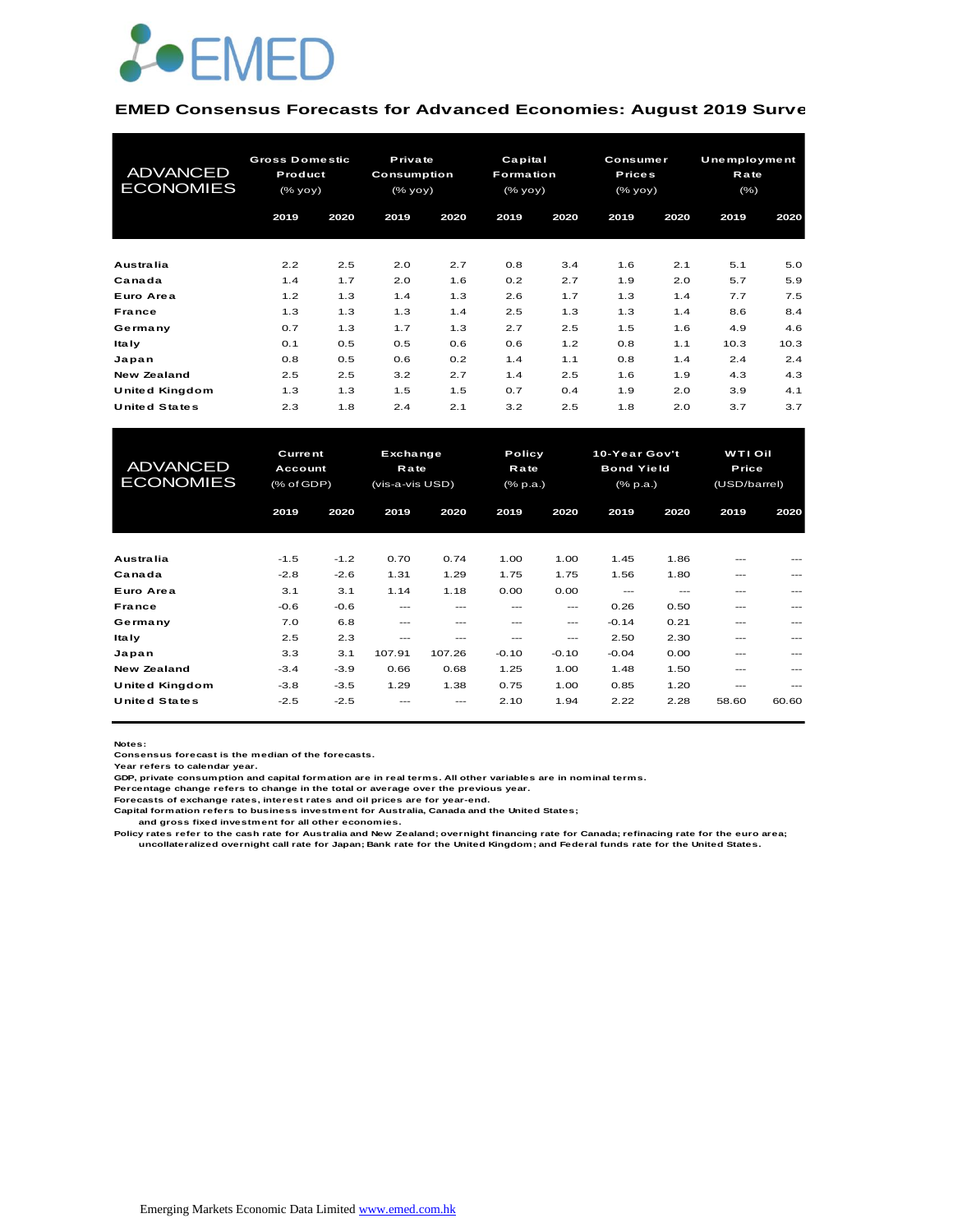

#### **EMED Consensus Forecasts for Emerging Markets: August 2019 Survey**

| <b>EMERGING</b><br><b>MARKETS</b> | <b>Gross Domestic</b><br>Product<br>(% yoy)<br>2019<br>2020 |     | <b>Private</b><br>Consumption<br>(% yoy)<br>2019<br>2020 |     | <b>Fixed</b><br>Investment<br>(% yoy)<br>2019<br>2020 |     | Consumer<br><b>Prices</b><br>(% yoy)<br>2019<br>2020 |      | <b>Unemployment</b><br>Rate<br>$(\% )$<br>2019<br>2020 |                        |
|-----------------------------------|-------------------------------------------------------------|-----|----------------------------------------------------------|-----|-------------------------------------------------------|-----|------------------------------------------------------|------|--------------------------------------------------------|------------------------|
|                                   |                                                             |     |                                                          |     |                                                       |     |                                                      |      |                                                        |                        |
| Argentina                         | $-1.5$                                                      | 2.1 | $-3.5$                                                   | 2.0 | $-6.5$                                                | 3.2 | 48.3                                                 | 28.6 | 9.8                                                    | 9.5                    |
| <b>Brazil</b>                     | 1.0                                                         | 2.1 | 2.8                                                      | 2.6 | 4.4                                                   | 5.7 | 4.0                                                  | 4.0  | 11.9                                                   | 11.6                   |
| Chile                             | 2.9                                                         | 3.0 | 2.8                                                      | 2.2 | 2.5                                                   | 4.7 | 2.4                                                  | 3.0  | 6.9                                                    | 7.0                    |
| China                             | 6.2                                                         | 6.0 | 8.0                                                      | 8.0 | 5.6                                                   | 5.4 | 2.4                                                  | 2.4  | 4.0                                                    | 4.0                    |
| Colombia                          | 3.1                                                         | 3.2 | 3.4                                                      | 3.1 | 4.1                                                   | 2.9 | 3.3                                                  | 3.1  | 10.3                                                   | 10.5                   |
| <b>Czech Republic</b>             | 2.6                                                         | 2.5 | 2.6                                                      | 2.4 | 3.1                                                   | 2.6 | 2.5                                                  | 2.1  | 2.1                                                    | 2.1                    |
| <b>Hong Kong</b>                  | 2.0                                                         | 2.2 | 1.6                                                      | 2.5 | $-5.0$                                                | 2.2 | 2.5                                                  | 2.3  | 2.9                                                    | 3.0                    |
| Hungary                           | 4.3                                                         | 2.8 | 4.3                                                      | 3.2 | 14.3                                                  | 1.3 | 3.5                                                  | 3.1  | 3.4                                                    | 3.3                    |
| India                             | 7.0                                                         | 7.0 | 6.5                                                      | 6.6 | 4.5                                                   | 7.2 | 4.1                                                  | 4.1  | ---                                                    | $\qquad \qquad \cdots$ |
| Indonesia                         | 5.1                                                         | 5.1 | 5.1                                                      | 5.1 | 5.2                                                   | 4.5 | 3.3                                                  | 3.6  | 5.2                                                    | 5.1                    |
| Malaysia                          | 4.5                                                         | 4.1 | 4.3                                                      | 5.1 | 3.0                                                   | 6.1 | 1.1                                                  | 2.1  | 3.4                                                    | 3.2                    |
| <b>Mexico</b>                     | 1.2                                                         | 1.8 | 2.0                                                      | 2.5 | 0.8                                                   | 2.1 | 3.9                                                  | 3.7  | 3.6                                                    | 3.7                    |
| <b>Philippines</b>                | 6.0                                                         | 6.2 | 5.8                                                      | 5.5 | 9.9                                                   | 7.2 | 3.2                                                  | 3.5  | 5.2                                                    | 5.2                    |
| Poland                            | 4.0                                                         | 3.2 | 4.2                                                      | 3.9 | 7.2                                                   | 4.0 | 2.1                                                  | 2.5  | 3.8                                                    | 3.7                    |
| Russia                            | 1.4                                                         | 1.6 | 1.8                                                      | 2.5 | 0.1                                                   | 1.9 | 4.7                                                  | 3.9  | 4.7                                                    | 4.6                    |
| Singapore                         | 2.0                                                         | 2.2 | 2.2                                                      | 1.9 | $-0.2$                                                | 1.0 | 1.0                                                  | 1.4  | 2.3                                                    | 2.3                    |
| South Korea                       | 2.0                                                         | 2.3 | 2.2                                                      | 2.0 | $-0.2$                                                | 2.0 | 1.1                                                  | 1.5  | 3.9                                                    | 3.9                    |
| <b>Taiwan</b>                     | 2.0                                                         | 2.0 | 2.0                                                      | 1.9 | 3.5                                                   | 1.9 | 1.0                                                  | 1.3  | 3.7                                                    | 3.7                    |
| <b>Thailand</b>                   | 3.3                                                         | 3.4 | 4.0                                                      | 3.5 | 3.0                                                   | 4.4 | 1.1                                                  | 1.2  | 1.0                                                    | 0.9                    |
| <b>Turkey</b>                     | $-1.5$                                                      | 2.2 | $-0.1$                                                   | 2.5 | $-5.9$                                                | 2.3 | 16.2                                                 | 12.0 | 12.8                                                   | 12.5                   |

|                       | Money         |                                          | <b>Merchandise</b> |               | <b>Merchandise</b>                       |                                          | <b>Current</b> |                | <b>Exchange</b> |       |  |
|-----------------------|---------------|------------------------------------------|--------------------|---------------|------------------------------------------|------------------------------------------|----------------|----------------|-----------------|-------|--|
| <b>EMERGING</b>       | Supply M2     |                                          | <b>Exports</b>     |               | <b>Imports</b>                           |                                          |                | <b>Account</b> |                 | Rate  |  |
| <b>MARKETS</b>        | (% yoy)       |                                          | (% yoy)            |               | (% yoy)                                  |                                          | (% of GDP)     |                | (vis-a-vis USD) |       |  |
|                       | 2019          | 2020                                     | 2019               | 2020          | 2019                                     | 2020                                     | 2019           | 2020           | 2019            | 2020  |  |
|                       |               |                                          |                    |               |                                          |                                          |                |                |                 |       |  |
|                       |               |                                          |                    |               |                                          |                                          |                |                |                 |       |  |
| Argentina             | 23.1          | 32.8                                     | 8.4                | 2.5           | $-17.1$                                  | 1.8                                      | $-2.0$         | $-1.7$         | 51.00           | 57.00 |  |
| <b>Brazil</b>         | 9.6           | 9.8                                      | 6.3                | 2.9           | 7.2                                      | 5.9                                      | $-1.1$         | $-1.4$         | 3.80            | 3.77  |  |
| Chile                 | 7.0           | 8.0                                      | 2.3                | 4.2           | 4.9                                      | 5.9                                      | $-2.6$         | $-2.8$         | 690             | 669   |  |
| China                 | 8.5           | 8.4                                      | $-0.8$             | 1.5           | $-2.0$                                   | 4.7                                      | 0.4            | 0.1            | 6.85            | 6.76  |  |
| Colombia              | 12.2          | 11.7                                     | 1.8                | 2.0           | 6.6                                      | 1.8                                      | $-4.0$         | $-4.0$         | 3100            | 3075  |  |
| <b>Czech Republic</b> | $- - -$       | $- - -$                                  | 1.9                | 2.8           | 2.7                                      | 2.7                                      | 0.2            | 0.4            | 22.9            | 21.5  |  |
| <b>Hong Kong</b>      | 4.0           | 7.0                                      | $-0.5$             | 5.5           | $-4.2$                                   | 6.6                                      | 3.4            | 3.5            | 7.80            | 7.80  |  |
| Hungary               | $- - -$       | $- - -$                                  | 4.9                | 2.0           | 4.2                                      | 1.8                                      | 0.7            | 1.5            | 286             | 279   |  |
| India                 | $\frac{1}{2}$ | $\qquad \qquad -$                        | 7.4                | 8.1           | 7.3                                      | 7.7                                      | $-2.1$         | $-1.8$         | 71.3            | 69.9  |  |
| Indonesia             | 6.5           | $\hspace{0.05cm} \ldots$                 | 4.6                | 6.8           | 4.6                                      | 7.4                                      | $-2.5$         | $-2.3$         | 14400           | 14216 |  |
| Malaysia              | $- - -$       | $\qquad \qquad -$                        | $\sim$ $\sim$      | $  -$         | $\hspace{0.05cm} \ldots \hspace{0.05cm}$ | $\hspace{0.05cm} \ldots \hspace{0.05cm}$ | 2.6            | 2.5            | 4.12            | 4.06  |  |
| <b>Mexico</b>         | 8.2           | 9.3                                      | 5.7                | 6.5           | 5.5                                      | 6.4                                      | $-1.7$         | $-2.0$         | 20.1            | 19.5  |  |
| <b>Philippines</b>    | 11.9          | $\hspace{0.05cm} \ldots$                 | 8.6                | 7.2           | 9.5                                      | 12.3                                     | $-2.1$         | $-2.0$         | 53.8            | 52.9  |  |
| Poland                | 7.8           | $\hspace{0.05cm} \ldots \hspace{0.05cm}$ | 6.3                | 5.4           | 6.9                                      | 5.3                                      | $-0.7$         | $-0.8$         | 3.68            | 3.50  |  |
| Russia                | 9.0           | 10.0                                     | 1.2                | $-2.8$        | $-1.5$                                   | 0.9                                      | 6.0            | 5.8            | 64.5            | 62.9  |  |
| <b>Singapore</b>      | $- - -$       | $\frac{1}{2}$                            | $\sim$ $\sim$      | $\frac{1}{2}$ | $\frac{1}{2}$                            | $  -$                                    | 19.0           | 17.3           | 1.37            | 1.34  |  |
| South Korea           | 5.5           | $\hspace{0.05cm} \ldots \hspace{0.05cm}$ | 2.2                | 1.8           | 0.9                                      | 1.5                                      | 4.3            | 4.4            | 1162            | 1145  |  |
| <b>Taiwan</b>         | 3.7           | 3.8                                      | 0.5                | 2.5           | 1.0                                      | 3.5                                      | 11.6           | 11.1           | 31.0            | 31.0  |  |
| <b>Thailand</b>       | 5.3           | 6.0                                      | 0.0                | 2.0           | 0.8                                      | 3.7                                      | 7.7            | 7.5            | 31.7            | 30.8  |  |
| <b>Turkey</b>         | 18.0          | 18.0                                     | 4.6                | 4.8           | $-3.2$                                   | 9.4                                      | $-2.1$         | $-3.0$         | 6.00            | 6.15  |  |
|                       |               |                                          |                    |               |                                          |                                          |                |                |                 |       |  |

**Notes:** 

**Consensus forecast is the median of the forecasts.**

**Year refers to calendar year except for India for which fiscal year (April to March) is used. GDP, private consumption and fixed investment are in real terms. All other variables are in nominal terms.**

**Percentage change refers to change in the total or average over the previous year, except for money supply growth which is based on year-end figures.**

**Forecasts of exchange rates and interest rates are for year-end.**

**Forecasts for India are FY19/20 and FY20/21**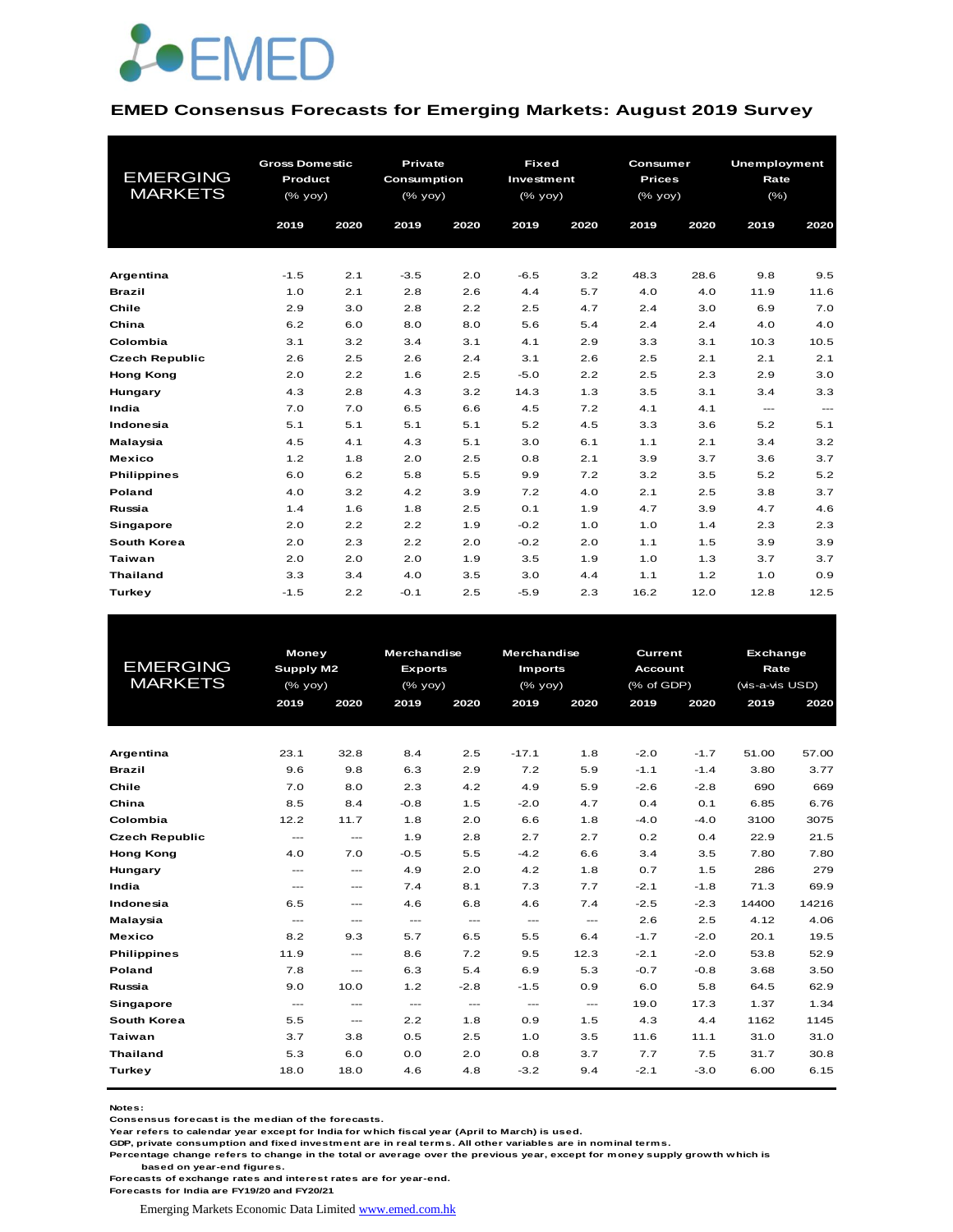#### **EMED Consensus Forecasts for the United States: August 2019 Survey**

| <b>UNITED STATES</b>             | <b>Gross Domestic</b><br>Product<br>(% yoy)<br>2019 | 2020 | <b>Consumer</b><br><b>Prices</b><br>(% yoy)<br>2019 | 2020 | <b>UNITED STATES</b>                | <b>Gross Domestic</b><br>Product<br>(% yoy)<br>2019<br>2020 |     | <b>Consumer</b><br><b>Prices</b><br>(% yoy)<br>2020<br>2019 |     |
|----------------------------------|-----------------------------------------------------|------|-----------------------------------------------------|------|-------------------------------------|-------------------------------------------------------------|-----|-------------------------------------------------------------|-----|
| <b>ABN AMRO</b>                  | 2.2                                                 | 1.5  | 1.8                                                 | 2.0  | Monte Dei Paschi Di Siena           | 2.3                                                         | 0.9 | 1.7                                                         | 1.9 |
| <b>Action Economics</b>          | 2.7                                                 | 2.3  | 1.9                                                 | 2.4  | <b>Moody's Analytics</b>            | 2.3                                                         | 1.7 | 1.9                                                         | 2.1 |
| <b>AIB Global Treasury</b>       | 2.8                                                 | 2.3  | 1.7                                                 | 2.0  | <b>Mortgage Bankers Association</b> | 2.2                                                         | 1.3 | 1.9                                                         | 2.2 |
| <b>Bank Julius Baer</b>          | 2.2                                                 | 1.1  | 1.7                                                 | 2.2  | <b>NAR</b>                          | 2.3                                                         | 2.2 | 1.7                                                         | 1.7 |
| <b>BayernLB</b>                  | 2.3                                                 | 1.3  | 1.8                                                 | 2.1  | <b>National Bank of Canada</b>      | 2.5                                                         | 1.9 | 1.8                                                         | 2.0 |
| <b>BBVA</b>                      | 2.5                                                 | 2.0  | 17.0                                                | 2.0  | <b>NIESR</b>                        | 2.6                                                         | 2.0 | 1.6                                                         | 2.2 |
| <b>Berenberg Capital Markets</b> | 2.4                                                 | 2.1  | 1.9                                                 | 2.3  | <b>Northern Trust</b>               | 2.3                                                         | 2.2 | 2.1                                                         | 2.0 |
| <b>BMO Capital Markets</b>       | 2.3                                                 | 1.8  | 1.8                                                 | 2.0  | <b>PNC</b>                          | 2.6                                                         | 1.8 | 1.9                                                         | 2.2 |
| <b>BNP Paribas</b>               | 2.1                                                 | 1.5  | 1.4                                                 | 2.0  | Prometeia                           | 2.3                                                         | 0.9 | 1.7                                                         | 1.9 |
| <b>Capital Economics</b>         | 2.1                                                 | 1.2  | 1.6                                                 | 1.7  | <b>Raymond James</b>                | 2.1                                                         | 1.6 | 1.8                                                         | 2.1 |
| <b>CIBC World Markets</b>        | 2.4                                                 | 1.8  | 1.9                                                 | 2.2  | Royal Bank of Canada                | 2.2                                                         | 1.7 | 1.8                                                         | 2.0 |
| <b>Comerica Bank</b>             | 2.3                                                 | 2.2  | 1.8                                                 | 2.0  | <b>Schroders</b>                    | 2.6                                                         | 1.5 | 2.3                                                         | 2.4 |
| Commerzbank                      | 2.3                                                 | 1.7  | 1.8                                                 | 2.2  | <b>Scotia Capital</b>               | 2.5                                                         | 1.6 | 1.7                                                         | 2.1 |
| <b>Credit Agricole</b>           | 2.4                                                 | 1.7  | 1.7                                                 | 1.9  | <b>Societe Generale</b>             | 2.3                                                         | 0.5 | 1.8                                                         | 2.0 |
| <b>Credit Suisse</b>             | 2.3                                                 | 2.1  | 1.9                                                 | 2.0  | <b>Standard &amp; Poor's</b>        | 2.5                                                         | 1.8 | 2.1                                                         | 2.2 |
| Daiwa Institute of Research      | 2.6                                                 | 1.9  | 2.1                                                 | 2.4  | <b>TD Economics</b>                 | 2.6                                                         | 1.8 | 1.8                                                         | 2.3 |
| Danske Bank                      | 2.5                                                 | 2.0  | 2.0                                                 | 2.3  | University of Michigan - RSQE       | 2.6                                                         | 1.9 | 1.6                                                         | 1.8 |
| Deka Bank                        | 2.5                                                 | 1.9  | 1.9                                                 | 2.3  | <b>UOB</b>                          | 2.3                                                         | 1.3 | 2.5                                                         | 2.5 |
| Desjardins                       | 2.3                                                 | 1.9  | 1.7                                                 | 2.0  | <b>Wells Fargo</b>                  | 2.3                                                         | 2.3 | 1.8                                                         | 2.3 |
| <b>DZ Bank</b>                   | 2.3                                                 | 1.8  | 1.9                                                 | 2.1  |                                     |                                                             |     |                                                             |     |
| Erste Group Bank AG              | 2.3                                                 | 2.1  | 1.8                                                 | 2.0  |                                     |                                                             |     |                                                             |     |
| <b>Fannie Mae</b>                | 2.3                                                 | 1.8  | 1.8                                                 | 2.0  | <b>CONSENSUS</b>                    |                                                             |     |                                                             |     |
| <b>First Trust Advisors</b>      | 2.4                                                 | 2.0  | 1.8                                                 | 2.5  | Median                              | 2.3                                                         | 1.8 | 1.8                                                         | 2.0 |
| <b>Freddie Mac</b>               | 2.1                                                 | 1.8  | 2.1                                                 | 2.0  | Mean                                | 2.4                                                         | 1.7 | 2.2                                                         | 2.1 |
| Handelsbanken                    | 2.1                                                 | 1.3  | 2.2                                                 | 2.0  | High                                | 2.8                                                         | 2.3 | 17.0                                                        | 2.5 |
| Intesa Sanpaolo                  | 2.5                                                 | 1.7  | 1.7                                                 | 1.9  | Low                                 | 2.1                                                         | 0.5 | 1.4                                                         | 1.7 |
| <b>Kiel Institute</b>            | 2.4                                                 | 1.5  | 1.9                                                 | 2.3  | <b>Standard Deviation</b>           | 0.2                                                         | 0.4 | 2.3                                                         | 0.2 |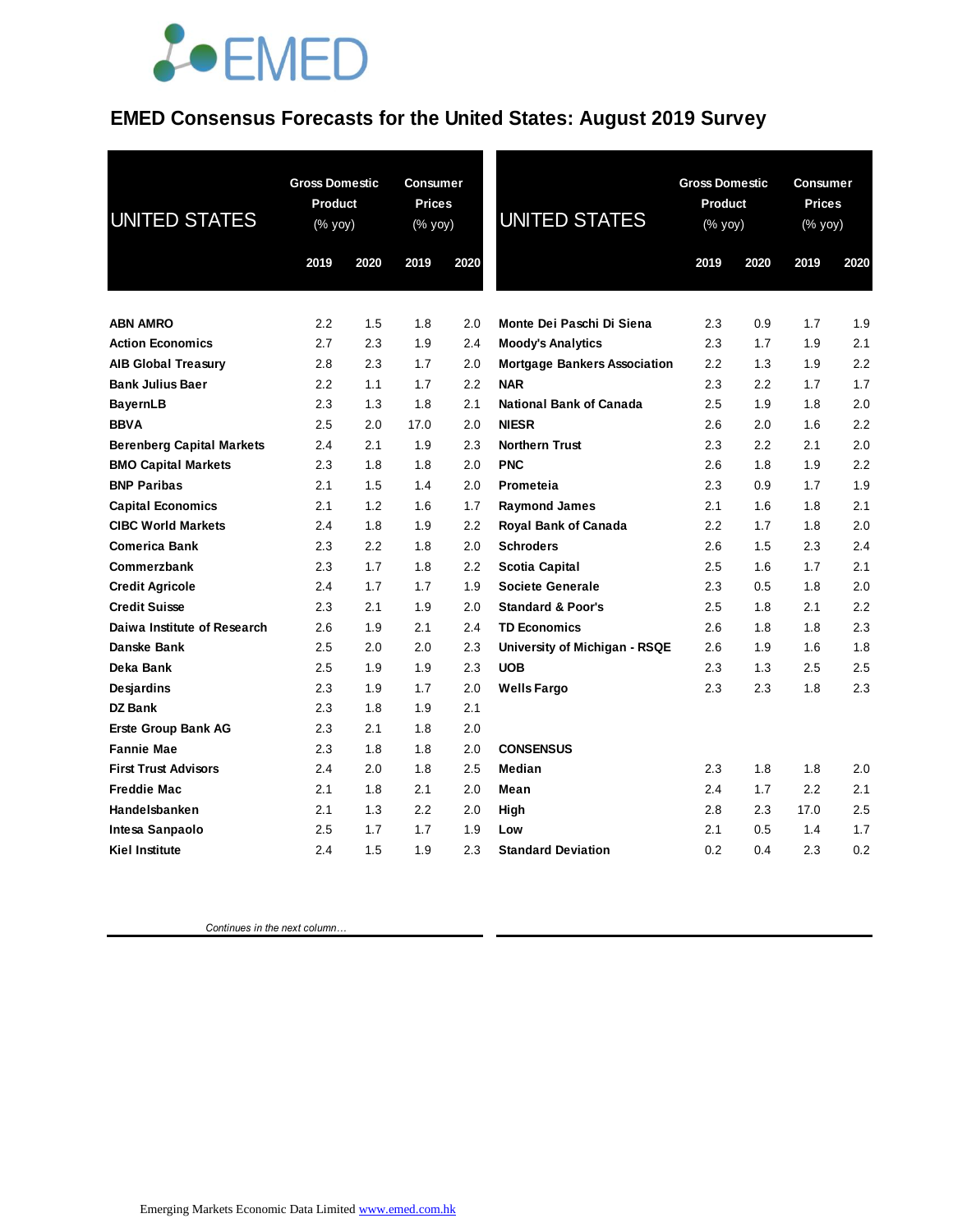### **EMED Consensus Forecasts for the Euro Area: August 2019 Survey**

| <b>EURO AREA</b>                 | <b>Gross Domestic</b><br>Product<br>(% yoy) |      | <b>Consumer</b><br><b>Prices</b><br>(% yoy) |      | <b>EURO AREA</b>            | <b>Gross Domestic</b><br><b>Product</b><br>(% yoy) |      | <b>Consumer</b><br><b>Prices</b><br>$(\%$ yoy) |      |
|----------------------------------|---------------------------------------------|------|---------------------------------------------|------|-----------------------------|----------------------------------------------------|------|------------------------------------------------|------|
|                                  | 2019                                        | 2020 | 2019                                        | 2020 |                             | 2019                                               | 2020 | 2019                                           | 2020 |
|                                  |                                             |      |                                             |      |                             |                                                    |      |                                                |      |
| <b>ABN AMRO</b>                  | 0.7                                         | 0.9  | 1.1                                         | 1.0  | <b>Kiel Institute</b>       | 1.2                                                | 1.4  | 1.3                                            | 1.3  |
| <b>AIB Global Treasury</b>       | 1.2                                         | 1.4  | 1.5                                         | 1.5  | Monte Dei Paschi Di Siena   | 1.1                                                | 1.0  | 1.1                                            | 1.2  |
| <b>Bank Julius Baer</b>          | 1.1                                         | 1.0  | 1.3                                         | 1.8  | <b>Moody's Analytics</b>    | 1.3                                                | 1.7  | 1.3                                            | 1.7  |
| <b>BayernLB</b>                  | 1.0                                         | 1.1  | 1.4                                         | 1.5  | <b>NIESR</b>                | 1.2                                                | 1.4  | 1.4                                            | 1.6  |
| <b>BBVA</b>                      | 1.1                                         | 1.2  | 1.2                                         | 1.4  | <b>Northern Trust</b>       | 0.9                                                | 1.3  | 1.2                                            | 1.4  |
| <b>Berenberg Capital Markets</b> | 1.1                                         | 1.2  | 1.2                                         | 1.5  | Prometeia                   | 1.1                                                | 1.0  | 1.1                                            | 1.2  |
| <b>BMO Capital Markets</b>       | 1.1                                         | 1.1  | 1.5                                         | 2.1  | <b>Royal Bank of Canada</b> | 1.2                                                | 1.3  | 1.2                                            | 1.3  |
| <b>BNP Paribas</b>               | 1.0                                         | 1.1  | 1.4                                         | 1.4  | <b>Schroders</b>            | 1.2                                                | 1.4  | 1.7                                            | 1.6  |
| <b>Capital Economics</b>         | 1.0                                         | 0.7  | 1.2                                         | 1.1  | <b>Scotia Capital</b>       | 1.1                                                | 1.3  | 1.3                                            | 1.4  |
| <b>CIBC World Markets</b>        | 1.2                                         | 1.2  | 1.8                                         | 1.9  | <b>Societe Generale</b>     | 1.3                                                | 1.1  | 1.3                                            | 1.3  |
| <b>Commerzbank</b>               | 0.9                                         | 0.7  | 1.4                                         | 1.2  | <b>TD Economics</b>         | 1.2                                                | 1.3  | 1.3                                            | 1.4  |
| <b>Credit Agricole</b>           | 1.2                                         | 1.4  | 1.3                                         | 1.3  | <b>UOB</b>                  | 1.2                                                | 1.3  | 1.3                                            | 1.4  |
| <b>Credit Suisse</b>             | 1.0                                         | 1.4  | 1.2                                         | 1.2  | <b>Wells Fargo</b>          | 1.2                                                | 1.4  | 1.4                                            | 1.5  |
| Danske Bank                      | 1.2                                         | 1.4  | 1.3                                         | 1.3  |                             |                                                    |      |                                                |      |
| Deka Bank                        | 1.1                                         | 1.3  | 1.3                                         | 1.5  | <b>CONSENSUS</b>            |                                                    |      |                                                |      |
| <b>DZ Bank</b>                   | 1.0                                         | 0.9  | 1.2                                         | 1.3  | <b>Median</b>               | 1.1                                                | 1.3  | 1.3                                            | 1.4  |
| <b>ETLA</b>                      | 1.1                                         | 1.3  | 1.4                                         | 1.6  | Mean                        | 1.1                                                | 1.2  | 1.3                                            | 1.4  |
| <b>EUROFER</b>                   | 1.4                                         | 1.5  | 1.5                                         | 1.5  | High                        | 1.4                                                | 1.7  | 1.8                                            | 2.1  |
| Handelsbanken                    | 1.1                                         | 1.0  | 1.4                                         | 1.6  | Low                         | 0.7                                                | 0.7  | 1.1                                            | 1.0  |
| Intesa Sanpaolo                  | 1.1                                         | 1.3  | 1.3                                         | 1.2  | <b>Standard Deviation</b>   | 0.1                                                | 0.2  | 0.2                                            | 0.2  |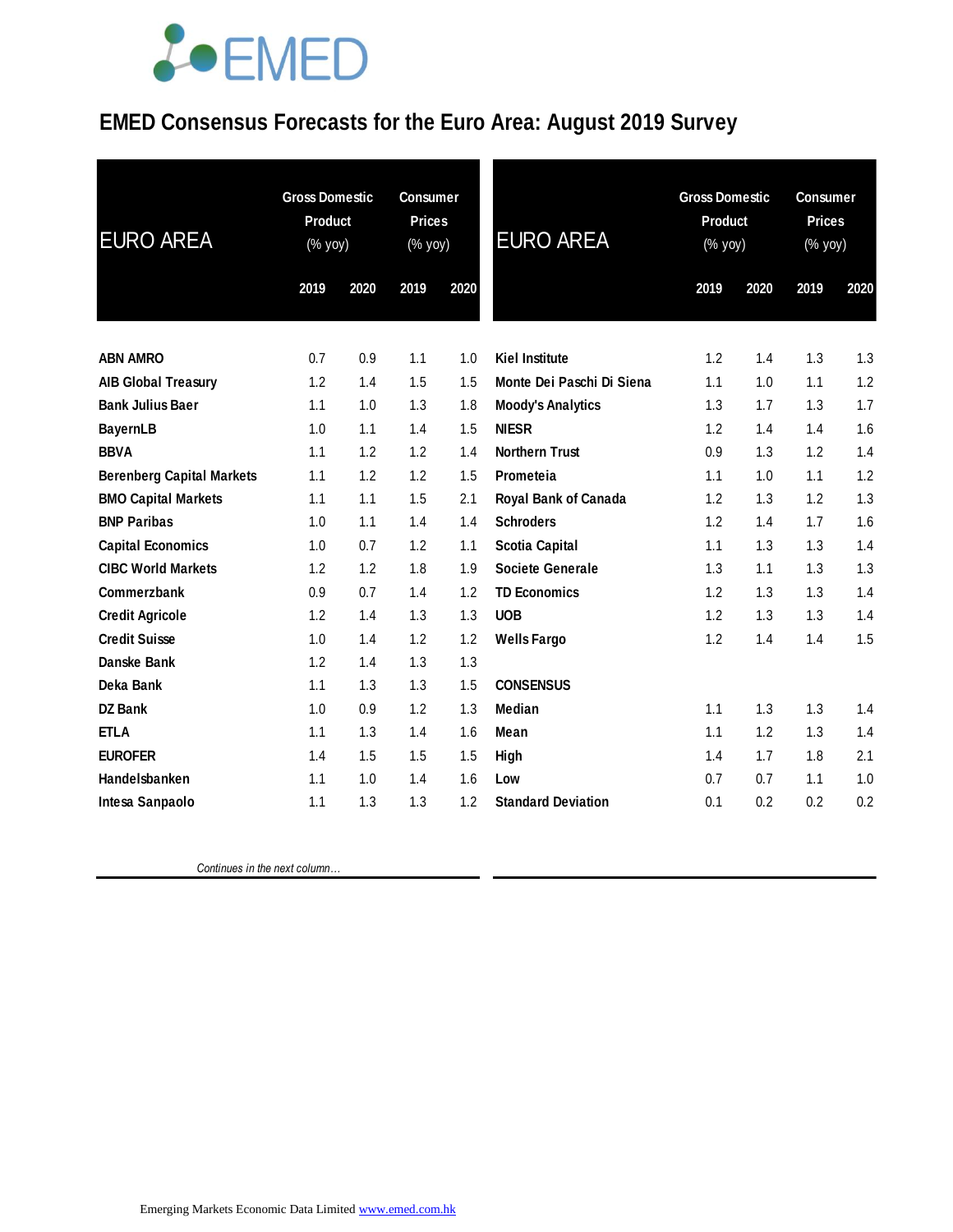### **EMED Consensus Forecasts for Japan: August 2019 Survey**

| <b>JAPAN</b>                     | <b>Gross Domestic</b><br><b>Product</b><br>(% yoy) |        | <b>Consumer</b><br><b>Prices</b><br>(% yoy) |      | <b>JAPAN</b>              | <b>Gross Domestic</b><br><b>Product</b><br>(% yoy) |        | <b>Consumer</b><br><b>Prices</b><br>(% yoy) |      |
|----------------------------------|----------------------------------------------------|--------|---------------------------------------------|------|---------------------------|----------------------------------------------------|--------|---------------------------------------------|------|
|                                  | 2019                                               | 2020   | 2019                                        | 2020 |                           | 2019                                               | 2020   | 2019                                        | 2020 |
|                                  |                                                    |        |                                             |      |                           |                                                    |        |                                             |      |
| <b>ABN AMRO</b>                  | 0.7                                                | 0.3    | 1.1                                         | 1.6  | <b>Kiel Institute</b>     | 0.9                                                | 0.8    | 0.8                                         | 1.6  |
| <b>AIB Global Treasury</b>       | 0.7                                                | 0.6    | 1.3                                         | 1.5  | <b>Mizuho Securities</b>  | 0.7                                                | 0.4    | 0.8                                         | 0.9  |
| <b>Bank Julius Baer</b>          | 0.8                                                | 0.4    | 0.7                                         | 0.8  | <b>Moody's Analytics</b>  | 0.7                                                | 0.1    | 0.9                                         | 1.4  |
| Bank of Tokyo-Mitsubishi UFJ     | 0.7                                                | 0.7    | 0.8                                         | 0.8  | <b>NIESR</b>              | 0.9                                                | 0.3    | 0.5                                         | 2.2  |
| <b>BayernLB</b>                  | 0.8                                                | 0.5    | 1.0                                         | 1.5  | <b>Northern Trust</b>     | 0.1                                                | 0.8    | 1.7                                         | 0.9  |
| <b>BBVA</b>                      | 0.7                                                | 0.4    | 0.7                                         | 1.0  | Prometeia                 | 0.7                                                | 0.6    | 1.2                                         | 1.5  |
| <b>Berenberg Capital Markets</b> | 0.8                                                | 0.9    | 0.7                                         | 1.3  | <b>Schroders</b>          | 0.9                                                | 0.2    | 0.3                                         | 1.2  |
| <b>BMO Capital Markets</b>       | 1.2                                                | 0.7    | 1.0                                         | 1.5  | <b>Scotia Capital</b>     | 0.8                                                | 0.6    | 1.8                                         | 0.8  |
| <b>BNP Paribas</b>               | 0.5                                                | 0.3    | 0.6                                         | 1.1  | <b>Societe Generale</b>   | 1.4                                                | 0.8    | 0.7                                         | 1.4  |
| <b>Capital Economics</b>         | 1.0                                                | 0.3    | 1.0                                         | 1.8  | <b>TD Economics</b>       | 1.0                                                | 0.2    | 0.7                                         | 1.4  |
| <b>CIBC World Markets</b>        | 0.9                                                | 0.5    | 0.8                                         | 1.2  | <b>UOB</b>                | 0.5                                                | $-0.8$ | 1.0                                         | 2.8  |
| <b>Commerzbank</b>               | 0.9                                                | 0.3    | 0.6                                         | 1.1  | <b>Wells Fargo</b>        | 0.7                                                | 0.4    | 0.6                                         | 1.1  |
| <b>Credit Agricole</b>           | 0.5                                                | 0.5    | 0.7                                         | 1.5  |                           |                                                    |        |                                             |      |
| <b>Credit Suisse</b>             | 0.7                                                | 0.6    | 0.6                                         | 0.3  |                           |                                                    |        |                                             |      |
| Daiwa Institute of Research      | 0.8                                                | 0.5    | 0.6                                         | 0.3  | <b>CONSENSUS</b>          |                                                    |        |                                             |      |
| Danske Bank                      | 1.0                                                | 0.5    | 1.0                                         | 1.6  | <b>Median</b>             | 0.8                                                | 0.5    | 0.8                                         | 1.4  |
| Deka Bank                        | 0.9                                                | $-0.1$ | 1.0                                         | 2.2  | Mean                      | 0.8                                                | 0.4    | 0.9                                         | 1.3  |
| DZ Bank                          | 1.1                                                | 0.3    | 0.9                                         | 1.4  | High                      | 1.4                                                | 0.9    | 1.8                                         | 2.8  |
| Intesa Sanpaolo                  | 0.7                                                | 0.2    | 0.9                                         | 1.0  | Low                       | 0.1                                                | $-0.8$ | 0.3                                         | 0.3  |
| <b>JCER</b>                      | 0.6                                                | 0.5    | 0.7                                         | 1.2  | <b>Standard Deviation</b> | 0.2                                                | 0.3    | 0.3                                         | 0.5  |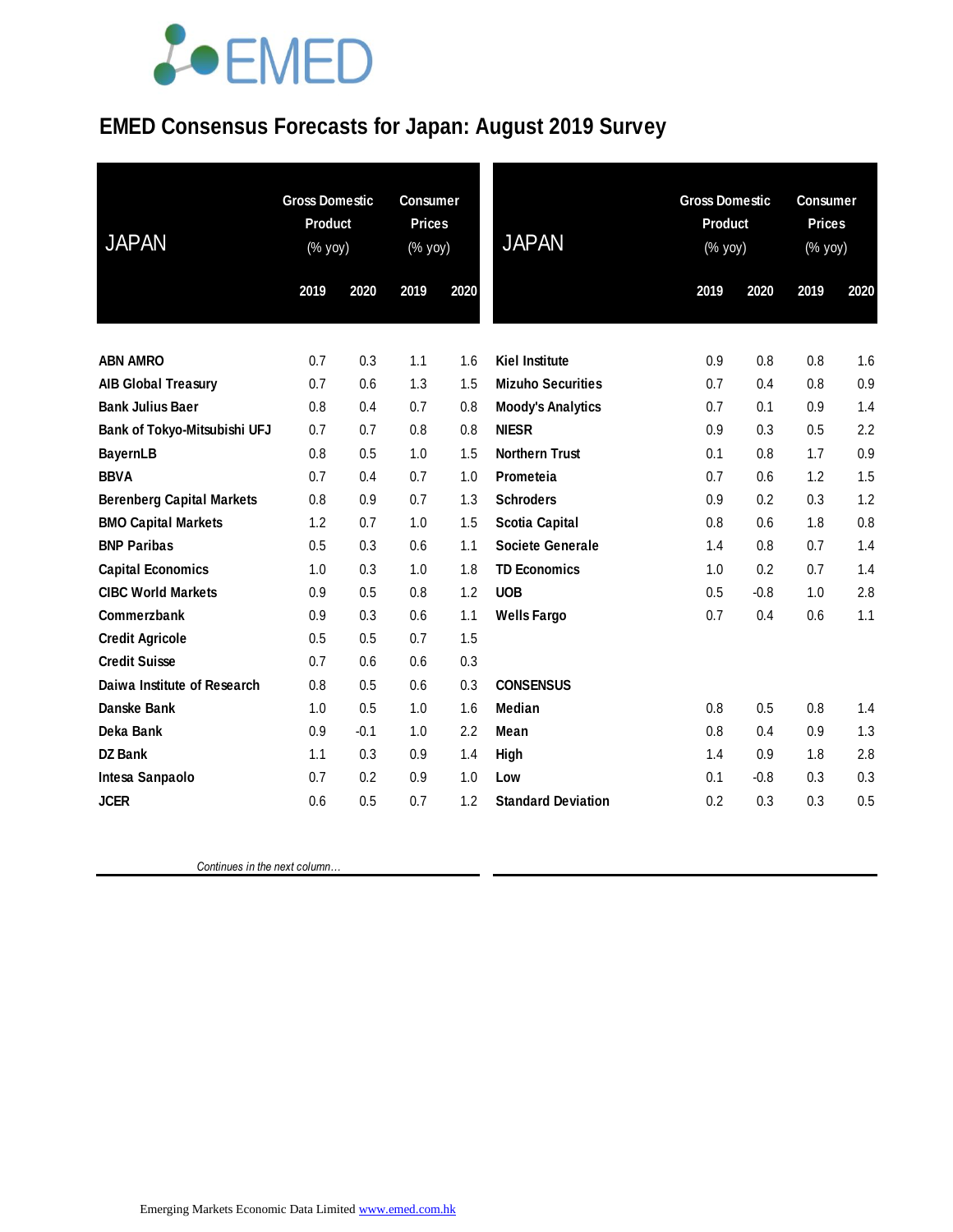### **EMED Consensus Forecasts for China: August 2019 Survey**

| <b>CHINA</b>                     | <b>Gross Domestic</b><br><b>Product</b><br>(% yoy) |      | <b>Consumer</b><br><b>Prices</b><br>(% yoy) |      | <b>CHINA</b>              | <b>Gross Domestic</b><br><b>Product</b><br>(% yoy) |      | <b>Consumer</b><br><b>Prices</b><br>(% yoy) |      |
|----------------------------------|----------------------------------------------------|------|---------------------------------------------|------|---------------------------|----------------------------------------------------|------|---------------------------------------------|------|
|                                  | 2019                                               | 2020 | 2019                                        | 2020 |                           | 2019                                               | 2020 | 2019                                        | 2020 |
| <b>ABN AMRO</b>                  | 6.2                                                | 5.8  | 2.5                                         | 2.5  | JP Morgan                 | 6.2                                                | 6.0  | 2.5                                         | 3.4  |
| <b>Bank Julius Baer</b>          | 6.1                                                | 5.7  | 2.2                                         | 2.5  | <b>Kiel Institute</b>     | 6.2                                                | 5.8  | 2.4                                         | 2.3  |
| <b>Bank of East Asia</b>         | 6.2                                                | 6.0  | 2.2                                         | 2.3  | <b>Moody's Analytics</b>  | 6.3                                                | 6.0  | 2.5                                         | 3.0  |
| <b>BayernLB</b>                  | 6.2                                                | 6.0  | 2.4                                         | 2.5  | <b>NIESR</b>              | 6.2                                                | 6.0  | 2.5                                         | 2.4  |
| <b>BBVA</b>                      | 6.0                                                | 5.8  | 2.3                                         | 2.5  | <b>Northern Trust</b>     | 6.0                                                | 5.8  | 2.6                                         | 2.5  |
| <b>Berenberg Capital Markets</b> | 6.2                                                | 5.9  | 2.3                                         | 2.1  | Prometeia                 | 5.9                                                | 5.0  | 2.8                                         | 2.5  |
| <b>BMO Capital Markets</b>       | 6.2                                                | 6.0  | 2.3                                         | 2.1  | <b>Schroders</b>          | 6.3                                                | 6.0  | 2.4                                         | 2.7  |
| <b>BNP Paribas</b>               | 6.2                                                | 6.0  | 1.9                                         | 2.5  | <b>Scotia Capital</b>     | 6.2                                                | 6.0  | 2.6                                         | 2.3  |
| <b>Capital Economics</b>         | 6.3                                                | 6.2  | 3.0                                         | 2.5  | <b>Societe Generale</b>   | 6.2                                                | 6.0  | 2.5                                         | 2.3  |
| <b>CEBR</b>                      | 6.3                                                | 6.1  | 2.5                                         | 3.5  | <b>UOB</b>                | 6.3                                                | 6.3  | 2.4                                         | 2.3  |
| Commerzbank                      | 6.2                                                | 5.8  | 2.3                                         | 2.0  | <b>Wells Fargo</b>        | 6.1                                                | 5.8  | 2.5                                         | 2.4  |
| <b>Credit Agricole</b>           | 6.4                                                | 6.0  | 2.1                                         | 2.2  |                           |                                                    |      |                                             |      |
| <b>Credit Suisse</b>             | 6.2                                                | 6.0  | 2.5                                         | 2.2  | <b>CONSENSUS</b>          |                                                    |      |                                             |      |
| Daiwa Institute of Research      | 6.3                                                | 6.0  | 2.0                                         | 1.8  | Median                    | 6.2                                                | 6.0  | 2.4                                         | 2.4  |
| <b>Danske Bank</b>               | 6.2                                                | 6.2  | 2.0                                         | 2.2  | Mean                      | 6.2                                                | 5.9  | 2.4                                         | 2.4  |
| Deka Bank                        | 6.2                                                | 6.0  | 2.0                                         | 2.5  | High                      | 6.4                                                | 6.3  | 3.0                                         | 3.5  |
| <b>DZ Bank</b>                   | 6.2                                                | 6.0  | 2.4                                         | 2.2  | Low                       | 5.9                                                | 5.0  | 1.9                                         | 1.8  |
| Intesa Sanpaolo                  | 6.2                                                | 5.9  | 2.6                                         | 2.3  | <b>Standard Deviation</b> | 0.1                                                | 0.2  | 0.2                                         | 0.4  |